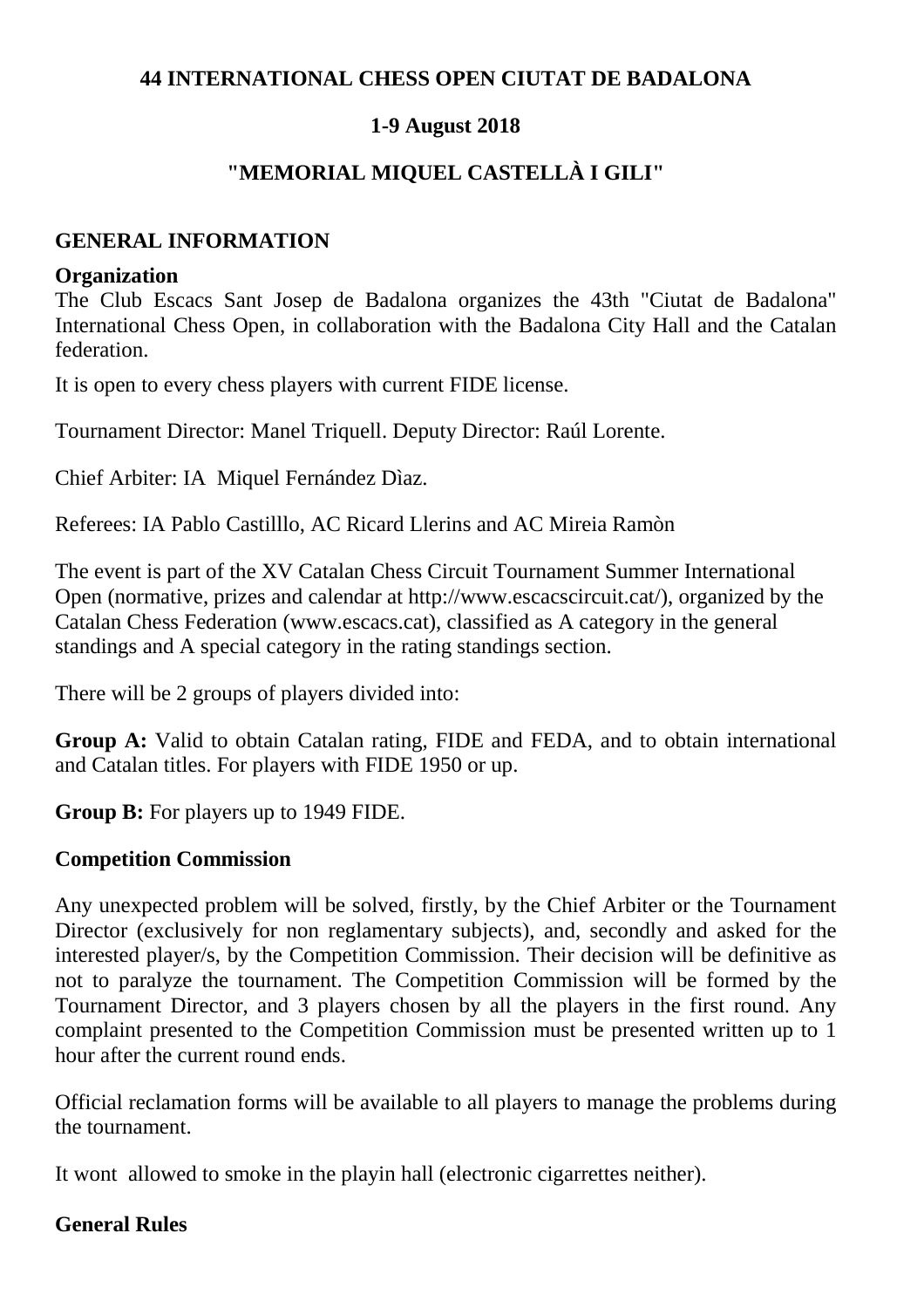This tournament is valid to obtain Catalan rating, FIDE and FEDA, and to obtain international and Catalan titles.

The players arriving to the chessboard more than 1 hour after the scheduled start will lose the game.

The players missing first round or 2 rounds without justification, although not consecutives, will be eliminated. Those players missing 1 round will have to notify the arbiter during the former round. A player only can be no paired 2 rounds, the third one will imply the withdrawal.

Any player whose mobile phone rings during the game shall lose the game, and there's no possible appeal.

Any point not included in these rules will be solved according to the normative of the Catalan federation (FCE) and the Fide normative, with needed adaptations to the special features of the tournament.

Participate in this tournament implies the acceptation, by the player, of these rules.

The organization keeps the right of admission reserved. Complaint forms are available to all players.

The tournament will be hold daily from 1st to 9th of August, 2018, by Swiss System.

The games will start at 17.00 h except last round at 16:45 and the prizegiving will be on August 9th, after last round.

|           | <b>August 1rd</b> | 22 h    | <b>Registration Deadline</b>     |
|-----------|-------------------|---------|----------------------------------|
| Wednesday | August 1st        | 17.00 h | 1st Round                        |
| Thursday  | August 2nd        | 17.00 h | 2nd Round                        |
| Friday    | August 3rd        | 17.00 h | 3rd Round                        |
| Saturday  | August 4th        | 17.00 h | 4th Round                        |
| Sunday    | August 5th        | 17.00 h | 45th Round                       |
| Monday    | August 6th        | 17.00 h | 6th Round                        |
| Tuesday   | August 7th        | 17.00 h | 7th Round                        |
| Wednesday | August 8th        | 17.00 h | 8th Round                        |
| Thursday  | August 9th        | 16.45 h | 9th Round and <b>Prizegiving</b> |

# **Tournament system**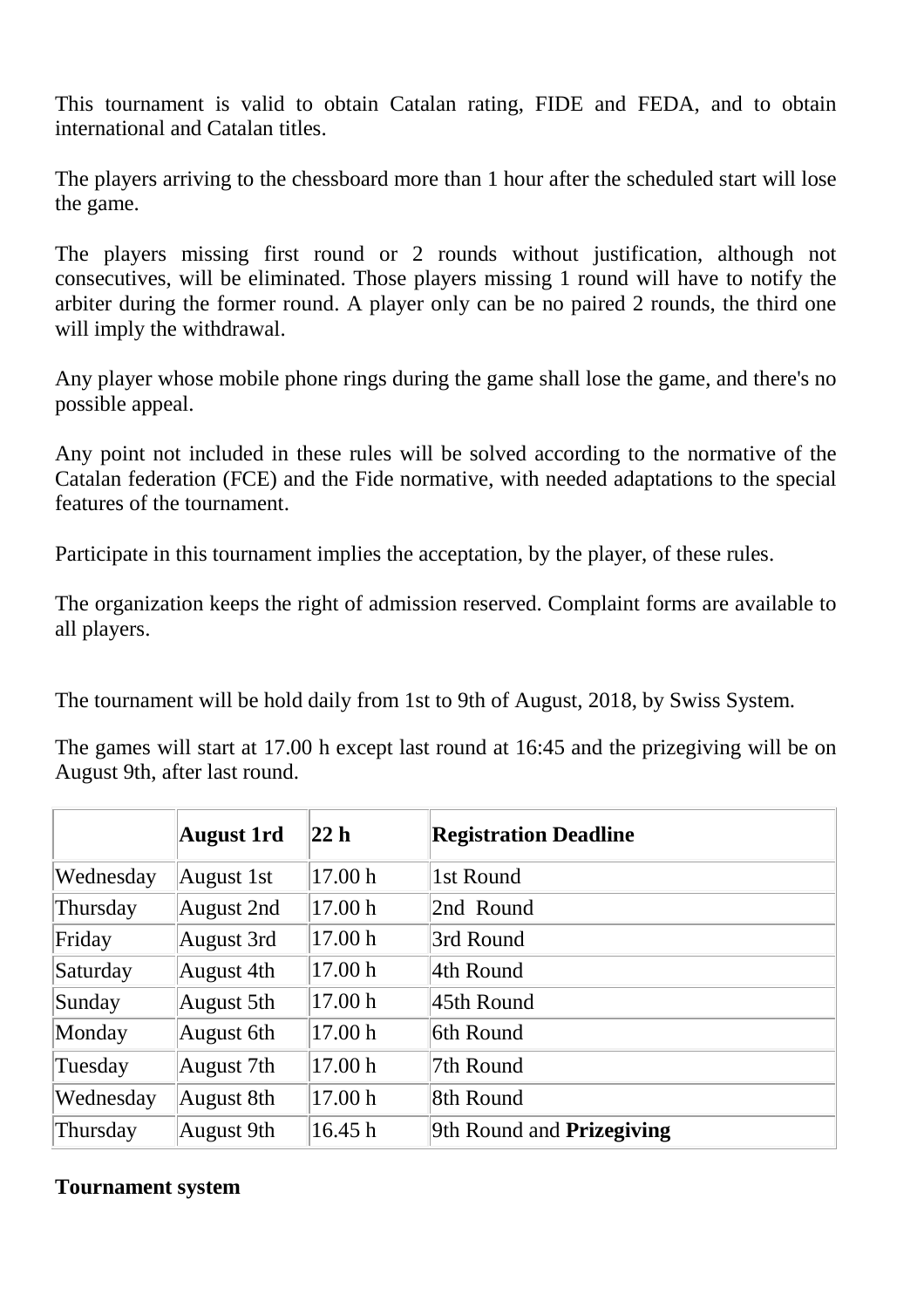The tournament will be a 9 rounds Swiss System.

# **Time control**

90 minutes + 30 seconds cumulative increment for each move (all the game).

# **Tiebreak**

At the end of round 9 the order of tiebreak systems will be chosen by drawing lots, to clarify the standings, between the following:

- Buchholz (-1) with FIDE corrections
- Sum of Progressive Scores
- Medium Buchholz with FIDE corrections

If the tie still persists the tiebreak systems applied will be (in the following order):

- Number of games won

- Drawing lots

# **Prizes**

## GROUP A

1st classified – 1150  $\epsilon$  + trophy 2nd classified – 650  $\epsilon$  + trophy 3rd classified – 350  $\epsilon$  + trophy 4th classified – 300  $\in$ 5th classified - 225 € 6th classified - 175  $\in$ 7th classified – 120  $\in$ 8th classified - 100  $\in$ 9th classified - 100  $\in$ 10th classified – 100€ 11th classified - 100  $\in$ 

# PRIZES FOR RATING FIDE SECTIONS

| A SECTION        | $2250 - 2400$ | 1st classified - 50 $\in$ |
|------------------|---------------|---------------------------|
|                  |               | 2nd classified - 30 $\in$ |
| <b>B SECTION</b> | $2100 - 2249$ | 1st classified - 50 $\in$ |
|                  |               | 2nd classified - $30 \in$ |
| <b>C SECTION</b> | 1950-2049     | 1st classified - 50€      |
|                  |               | 2nd classified - 30 $\in$ |

Trophies to the best player above 65 years old and best player under 12 yo, 14 yo and 16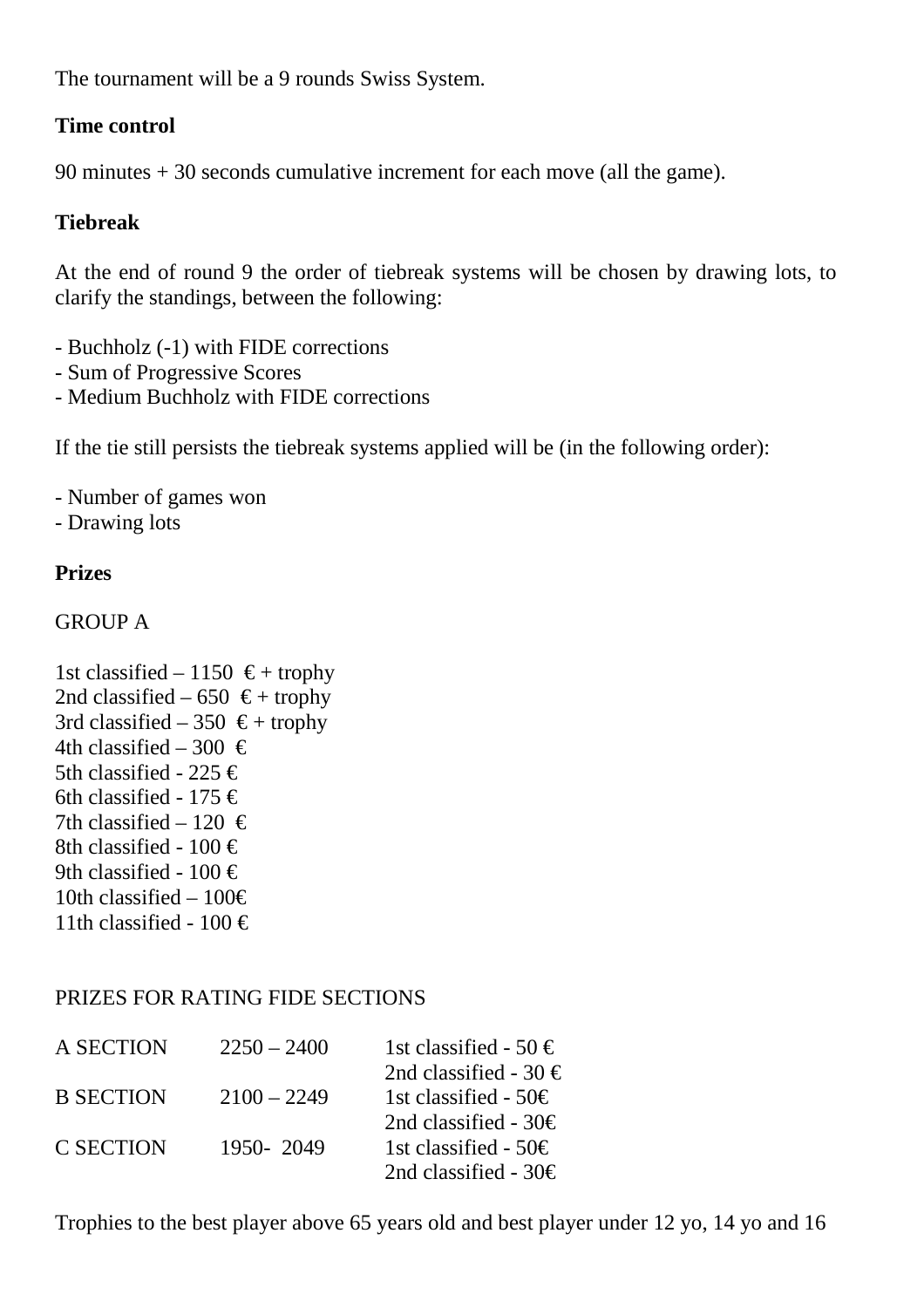yo (considering the age at 01/01/2018).

#### GROUP B

1st classified - 250  $\epsilon$  + trophy 2nd classified -  $125 \text{ } \in$  + trophy 3rd classified -  $100 \text{ } \in$  + trophy 4th classified - 75  $\in$ 5th classified - 50  $\in$ 6th classified - 40  $\in$ 7th classified - 40  $\in$ 

#### PRIZES FOR RATING SECTIONS

| D SECTION        | 1800-1949         | 1st classified -35€       |
|------------------|-------------------|---------------------------|
|                  |                   | 2nd classified - $25 \in$ |
| E SECTION        | 1650-1799         | 1st classified - 35 €     |
|                  |                   | 2nd classified - $25 \in$ |
| <b>F SECTION</b> | <b>UP TO 1649</b> | 1st classified - 35€      |
|                  |                   | 2nd classified - $25 \in$ |
|                  |                   |                           |

Trophies to the best local player (Sant Josep de Badalona), best player above 65 years old and best player under 12 yo, 14 yo and 16 yo (considering the age at 01/01/2018).

#### REGISTRATION

By email to the Club d'Escacs Sant Josep address cesantjosep@gmail.com noting name, surname, club, rating, code and birthday. You will get an email confirmation, otherwise, send again the information. Also by phone or whatsapp message to:

638 417 866 (Mr. Pablo Fernández (English only)) 677 109 802 (Sr. Manel Triquell) 646 417 782 (Sr. Carlos Fernàndez)

#### **Registration deadline:** 31-07-18, 22h.

#### **Registration fees:**

You can choose how to pay registration fees:

·Before July 31th, by money transfer to the account of Caixa de Pensions de Barcelona, number ES86 2100 0186 5302 0047 6141 (BIC: CAIXESBBXXX), **writing clearly your name, surname and country.**

**Group A:**  $35 \notin \mathbb{C}$  **Group B:**  $30 \notin \mathbb{C}$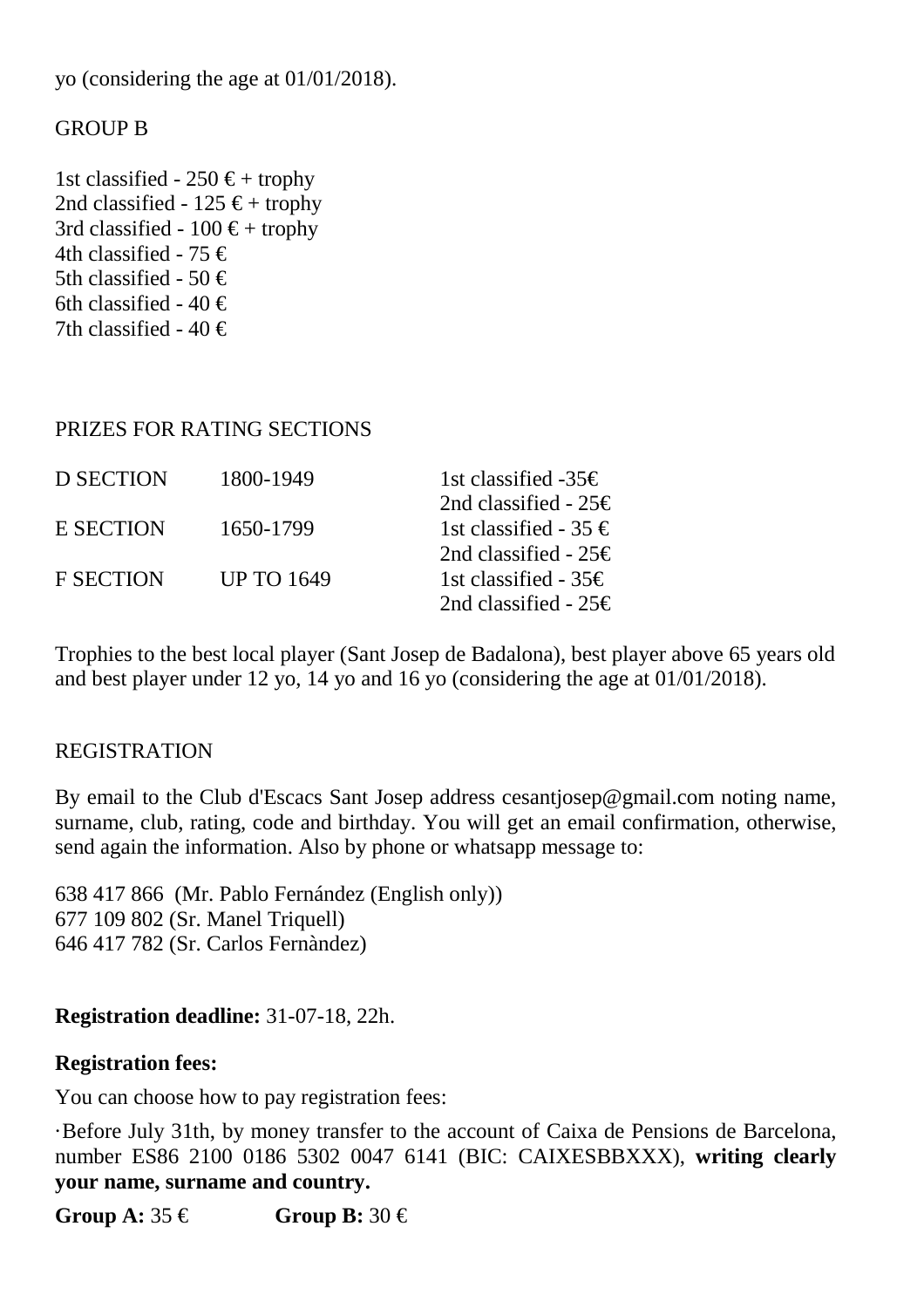Players under 16, above 65:  $5 \in$  discount registrations in every group.

· The first round at the playing venue:

# **Group A:**  $40 \notin$  **Group B:**  $35 \notin$

Players invited could have free registration, according to the organization.

A requirement for attendance of the players winning the awards ceremony to collect the prize that corresponds. Prizes will not be shared nor will accumulate between equal points . You can not earn a prize in the overall standings and a stretch . If a player has are two incompatible , the tournament direction assigned the most economic value and if they were the same address economic value assigned tournament which sees fit. To determine the prizes of the sections will it serve FIDE elo in group A and B.

Under current legislation, the awards carry a personal income tax withholding for all players, both residents and non-residents in Spain.

In order to pay the prizes it will be essential that the players provide a photocopy of his/her DNI, NIE or Passport. Minors must collect the prize with data from parents or a guardian.

# **PLAYING VENUE**

## CENTRE CÍVIC LA SALUT

Av. Marquès de Sant Mori s/n. Badalona (Barcelona), in front to the subway station "la Salut" (Line 10).

Air conditioning. Adapted to people with restricted mobility.